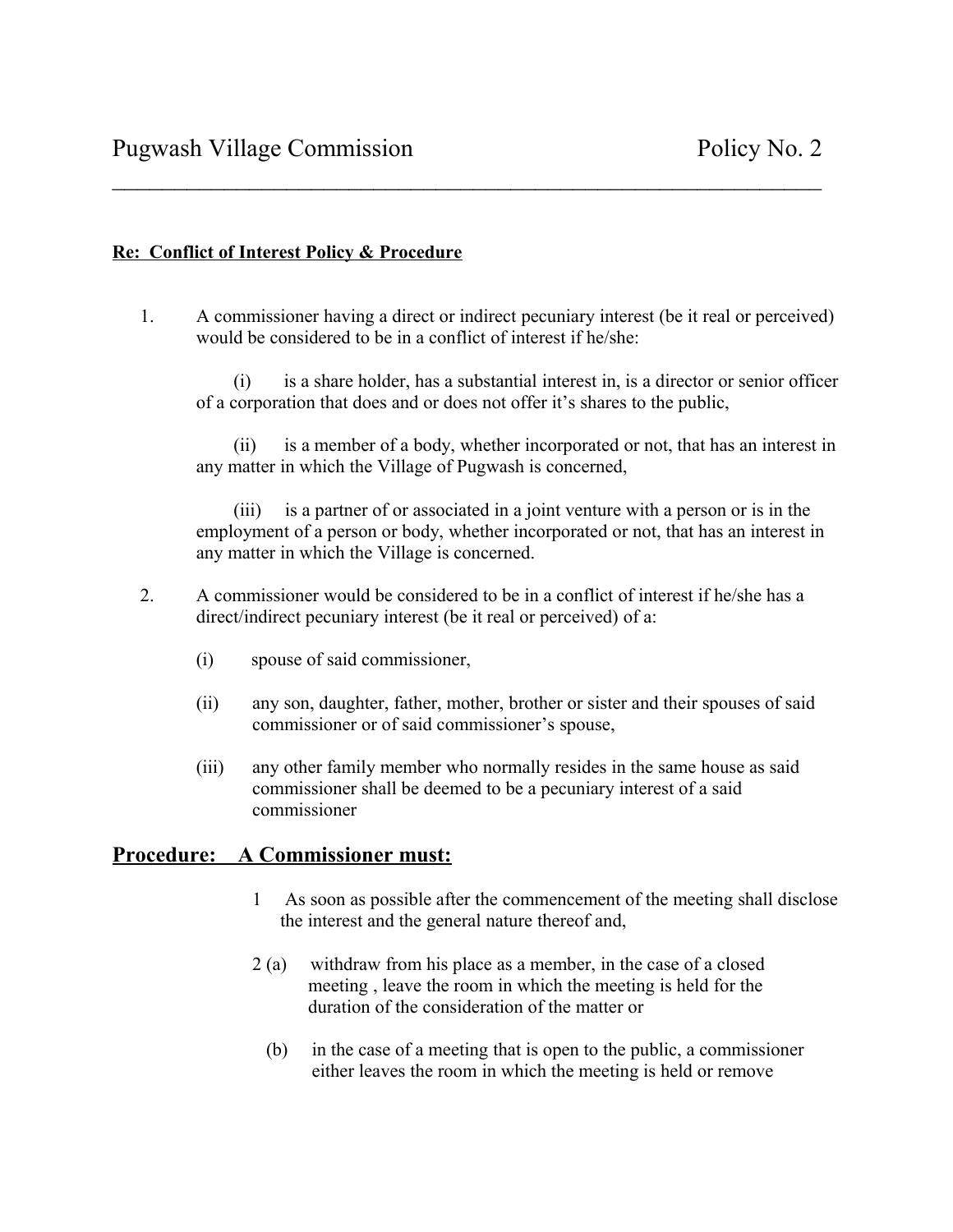himself/herself to that part of the room set aside for the general public for the duration of the consideration of the matter, must refrain from

taking any part in the consideration or discussion of the matter and from voting on any question relating to the matter,

- (c) must refrain from attempting in any way, whether before, during or after the meeting, to influence the decision of the Village Commissioners with respect to said matter.
- 3. If the said commissioner was absent from said meeting, shall, at the next meeting that said commissioner attends, disclose their interest and all of sections 1 (one)  $\&$  2 (two) would apply.
- 4. A commissioner shall comply with the above in respect of any matter in which the commissioner intends to obtain a pecuniary interest, either on the commissioners own behalf or while acting for, by, with, or through another person.
- 5. If a Commissioner is in doubt as to whether or not he/she may be in a conflict of interest, the said Commissioner may ask the Commission (as a whole) for an opinion on the matter.
- 6. Every declaration of interest shall be recorded in the minutes

## **Enforcement :**

Commissioners who have reason to believe that this policy has been breached in any way are encouraged to bring their concerns forward to the Village Commission. No adverse action shall be taken against any Village Commissioner/staff who, acting in good faith and on reliable information, brings forward such information.

Any reported violation of this policy will be subject to an investigation by the Commission or Commission authorized staff. Violation of this policy by a Commissioner may constitute a cause for corrective action. If an investigation finds a Commissioner has breached a provision of the Code of Conduct, Confidentiality, or other adopted Village policies, Bylaws, and/or any part of the Municipal Government Act; the Village Commission may impose corrective action in proportion to the nature and resulting damage of said breach, which may include a formal warning or public reprimand to said Commissioner.

Date Policy approved by Commission: